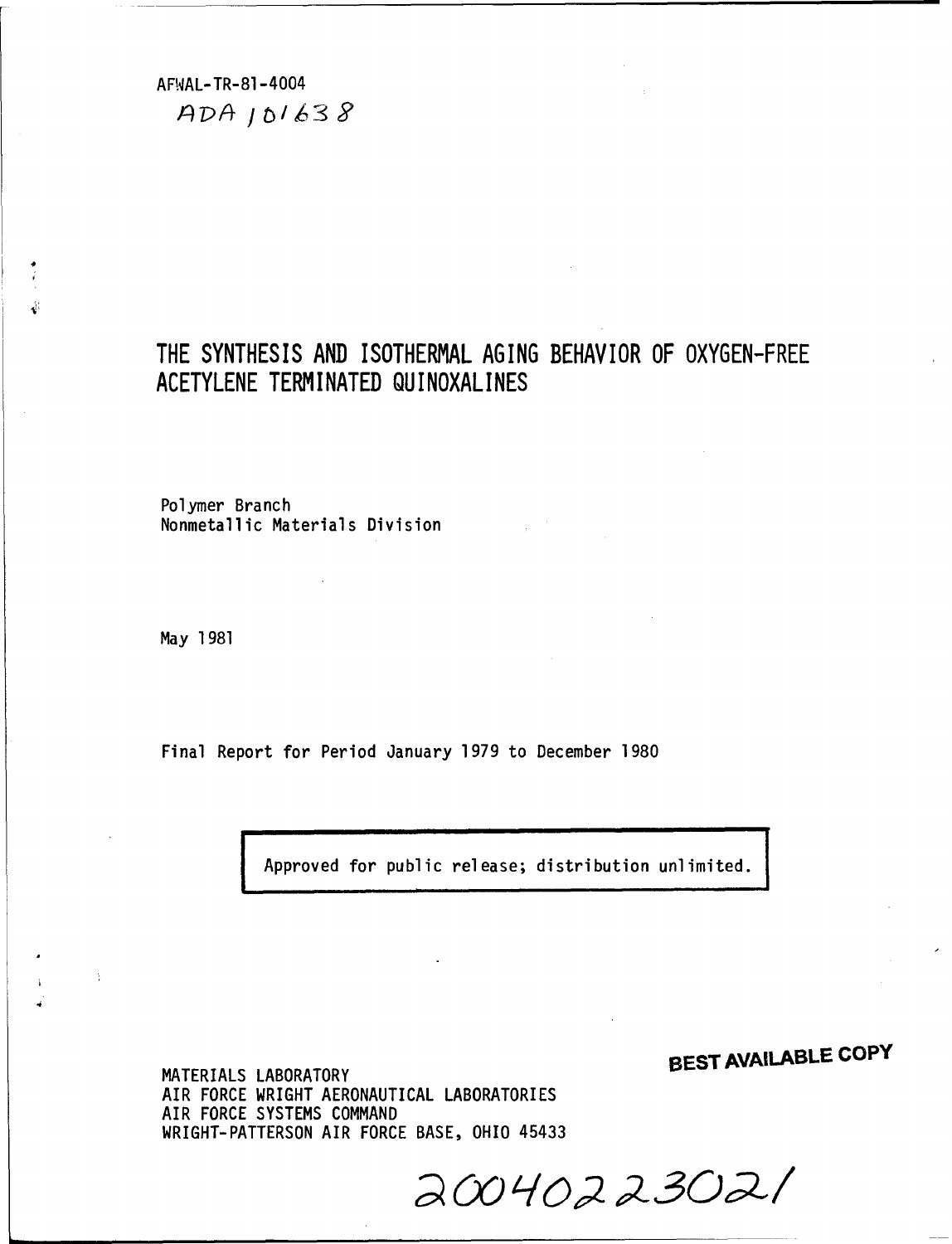

.THIS DOCUMENT iS BEST QUALITY AVAILABLE. **TIE** COPY FURNISHED TO DTIC CONTAINED A SIGNIFICANT NUMBER OF PAGES WHICH DO NOT REPRODUCE LEGIBLY.

> REPRODUCED FROM BEST AVAILABLE COPY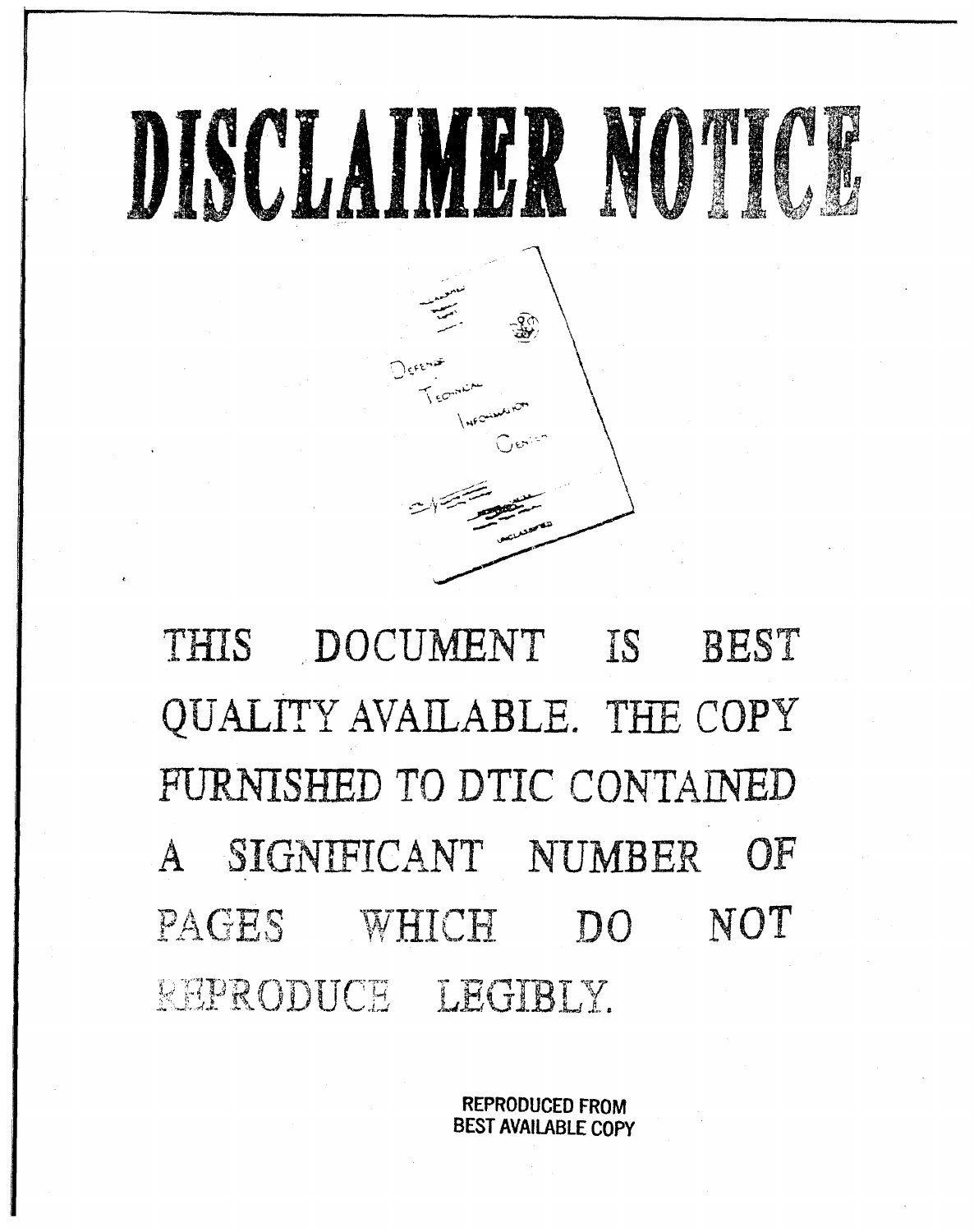#### *NOTICE*

*When Government drawings', specifications,* or other *data are used for any purpose other than in connec-tion with a definitely related Government procurement operation, the Unitd States Government thereb!l incurs no responsibility nor* any *obligation* whatsoever; and the fact that *the government may have formulated, furnished, or in* any way supplied the said drawings, specifications, or other data, is not to *he* re*garded by implication or otherwise as in any manner licensing the holder or any other person or corporation, or conveying any rights or permission to manufacture use, or sell any patented invention that may in any way be related thereto.*

*This report has been reviewed* by the Office *of Public Affairs (ASD/PA) and is releasable to the National Technical* Information *Service (NTIS). At NTIS, it will be* available to the *general public, including foreign hations.*

*This technical report has been reviewed and is approved for publication.*

**E. ARNOLD R. L. VAN DEUSEN, CHIEF** 

rk Unit Scientist Polymer Branch

Nonmetallic Materials Division

*FOR THE COWL21NDDER*

**D. CHERRY, Acting Chief** Nonmetallic Materials Division

*"If your address* has *changed, if you wish to be removed fxom our mailing list, or if the addressee is no longer employed by your organization please notify* AFWAL/MLBP, *W-PAFB, OH 45433 to help us maintain a current mailing list".*

*Copies of this report should not be returned unless return is required* **by** *security considerations, contractual obligations, or notice on a specific document.:*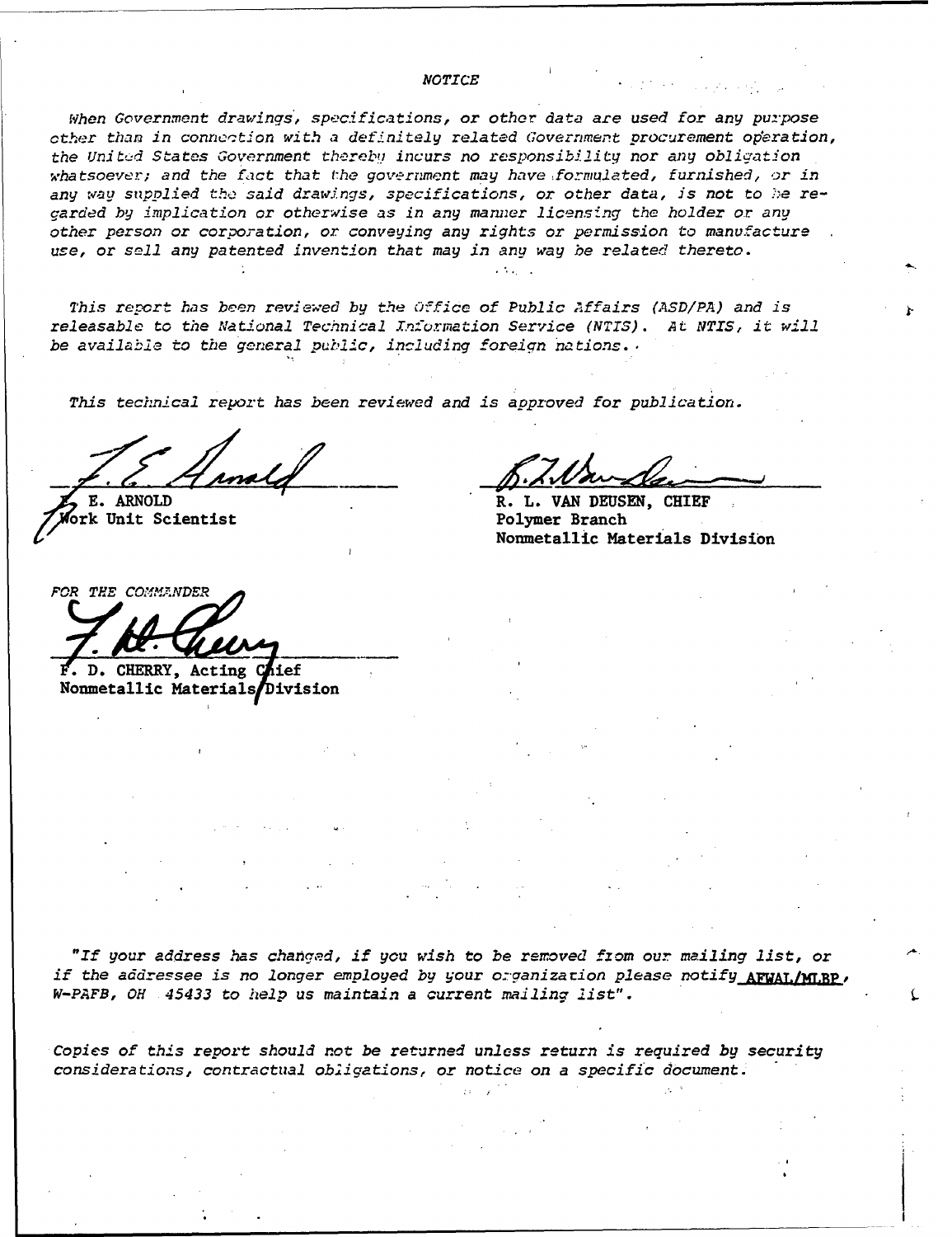| SECURITY CLASSIFICATION OF THIS PAGE (When Data Entered)                                                                                                                                                                                                                                                                                                                                                                                                                                                                                                                                                                                                   |                                                                                                                                |                                               |  |  |
|------------------------------------------------------------------------------------------------------------------------------------------------------------------------------------------------------------------------------------------------------------------------------------------------------------------------------------------------------------------------------------------------------------------------------------------------------------------------------------------------------------------------------------------------------------------------------------------------------------------------------------------------------------|--------------------------------------------------------------------------------------------------------------------------------|-----------------------------------------------|--|--|
| REPORT DOCUMENTATION PAGE                                                                                                                                                                                                                                                                                                                                                                                                                                                                                                                                                                                                                                  | READ INSTRUCTIONS<br>BEFORE COMPLETING FORM                                                                                    |                                               |  |  |
| 1. REPORT NUMBER                                                                                                                                                                                                                                                                                                                                                                                                                                                                                                                                                                                                                                           | 2. GOVT ACCESSION NO.                                                                                                          | 3. RECIPIENT'S CATALOG NUMBER                 |  |  |
| AFWAL-TR-81-4004                                                                                                                                                                                                                                                                                                                                                                                                                                                                                                                                                                                                                                           |                                                                                                                                |                                               |  |  |
| 4. TITLE (and Subtitle)<br>THE SYNTHESIS AND ISOTHERMAL AGING BEHAVIOR<br>OF OXYGEN-FREE ACETYLENE TERMINATED<br>QUINOXALINES                                                                                                                                                                                                                                                                                                                                                                                                                                                                                                                              | 5. TYPE OF REPORT & PERIOD COVERED<br>Final Technical Report<br>January 1979-December 1980<br>6. PERFORMING ORG. REPORT NUMBER |                                               |  |  |
| 7. AUTHOR(s)<br>Frederick L. Hedberg<br>Fred E. Arnold                                                                                                                                                                                                                                                                                                                                                                                                                                                                                                                                                                                                     |                                                                                                                                | <b>8. CONTRACT OR GRANT NUMBER(s)</b>         |  |  |
| 9. PERFORMING ORGANIZATION NAME AND ADDRESS                                                                                                                                                                                                                                                                                                                                                                                                                                                                                                                                                                                                                | 10. PROGRAM ELEMENT, PROJECT, TASK AREA & WORK UNIT NUMBERS                                                                    |                                               |  |  |
| Materials Laboratory (AFWAL/MLBP)<br>Air Force Wright Aeronautical Laboratories<br>Wright-Patterson Air Force Base, OH 45433                                                                                                                                                                                                                                                                                                                                                                                                                                                                                                                               | 24190415                                                                                                                       |                                               |  |  |
| 11. CONTROLLING OFFICE NAME AND ADDRESS                                                                                                                                                                                                                                                                                                                                                                                                                                                                                                                                                                                                                    |                                                                                                                                | 12. REPORT DATE                               |  |  |
| Materials Laboratory (AFWAL/MLBP)                                                                                                                                                                                                                                                                                                                                                                                                                                                                                                                                                                                                                          |                                                                                                                                | May 1981                                      |  |  |
| Air Force Wright Aeronautical Laboratories<br>Wright-Patterson Air Force Base, OH 45433                                                                                                                                                                                                                                                                                                                                                                                                                                                                                                                                                                    |                                                                                                                                | 13. NUMBER OF PAGES<br>16                     |  |  |
| 14. MONITORING AGENCY NAME & ADDRESS(if different from Controlling Office)                                                                                                                                                                                                                                                                                                                                                                                                                                                                                                                                                                                 |                                                                                                                                | 15. SECURITY CLASS. (of this report)          |  |  |
|                                                                                                                                                                                                                                                                                                                                                                                                                                                                                                                                                                                                                                                            |                                                                                                                                | Unclassified                                  |  |  |
|                                                                                                                                                                                                                                                                                                                                                                                                                                                                                                                                                                                                                                                            |                                                                                                                                | 15a. DECLASSIFICATION/DOWNGRADING<br>SCHEDULE |  |  |
| 16. DISTRIBUTION STATEMENT (of this Report)                                                                                                                                                                                                                                                                                                                                                                                                                                                                                                                                                                                                                |                                                                                                                                |                                               |  |  |
| Approved for public release; distribution unlimited.<br>17. DISTRIBUTION STATEMENT (of the abstract entered in Block 20, if different from Report)                                                                                                                                                                                                                                                                                                                                                                                                                                                                                                         |                                                                                                                                |                                               |  |  |
|                                                                                                                                                                                                                                                                                                                                                                                                                                                                                                                                                                                                                                                            |                                                                                                                                |                                               |  |  |
| 18. SUPPLEMENTARY NOTES<br>19. KEY WORDS (Continue on reverse side if necessary and identify by block number)                                                                                                                                                                                                                                                                                                                                                                                                                                                                                                                                              |                                                                                                                                |                                               |  |  |
| Quinoxaline                                                                                                                                                                                                                                                                                                                                                                                                                                                                                                                                                                                                                                                |                                                                                                                                |                                               |  |  |
| Acetylene Terminated                                                                                                                                                                                                                                                                                                                                                                                                                                                                                                                                                                                                                                       |                                                                                                                                |                                               |  |  |
| Acetylene Cure                                                                                                                                                                                                                                                                                                                                                                                                                                                                                                                                                                                                                                             |                                                                                                                                |                                               |  |  |
| Thermooxidative Stability                                                                                                                                                                                                                                                                                                                                                                                                                                                                                                                                                                                                                                  |                                                                                                                                |                                               |  |  |
| Isothermal Aging                                                                                                                                                                                                                                                                                                                                                                                                                                                                                                                                                                                                                                           |                                                                                                                                |                                               |  |  |
| 20. ABSTRACT (Continue on reverse side if necessary and identify by block number)                                                                                                                                                                                                                                                                                                                                                                                                                                                                                                                                                                          |                                                                                                                                |                                               |  |  |
| Acetylene-terminated resins prepared to date have contained phenyl ether groups,<br>limiting their thermooxidative stability to 315°C, as determined by isothermal<br>aging in air. In order to determine whether the thermooxidative stability of<br>the acetylene cure site exceeds 315°C, a series of three acetylene-terminated<br>quinoxaline isomer mixtures containing only aromatic and quinoxaline rings,<br>known to have 371°C stability, were prepared and their isothermal aging<br>behavior in air was studied at 315°C, 343°C, and 371°C. The thermooxidative<br>stability of one system was comparable with that of an analogous acetylene |                                                                                                                                |                                               |  |  |
| <b>FORM 1/72</b><br>nn<br>EDITION OF LNOW                                                                                                                                                                                                                                                                                                                                                                                                                                                                                                                                                                                                                  |                                                                                                                                |                                               |  |  |

 $\lambda$ 

**DD I** 1473 **EDITION** OF **I NOV 65 IS OBSOLETE**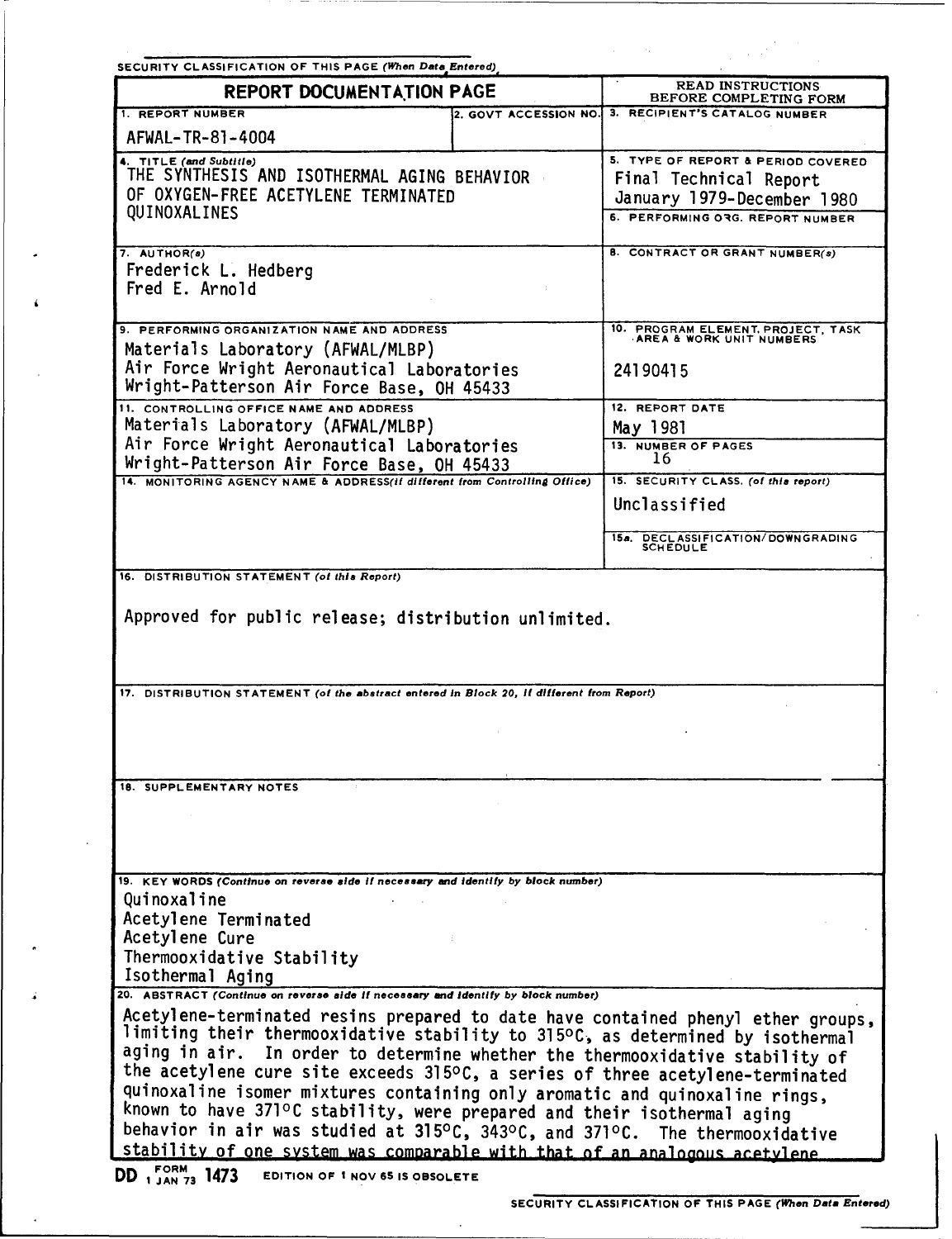### SECURITY **CLASSIFICATION** OF **THIS** PAGE(lthem *Data Entered)*

terminated quinoxaline which contained phenyl ether linkages. The other two systems, which both contained ethynyl groups directly bonded to a quinoxaline ring, showed poorer thermooxidative stability than a phenyl ether containing system.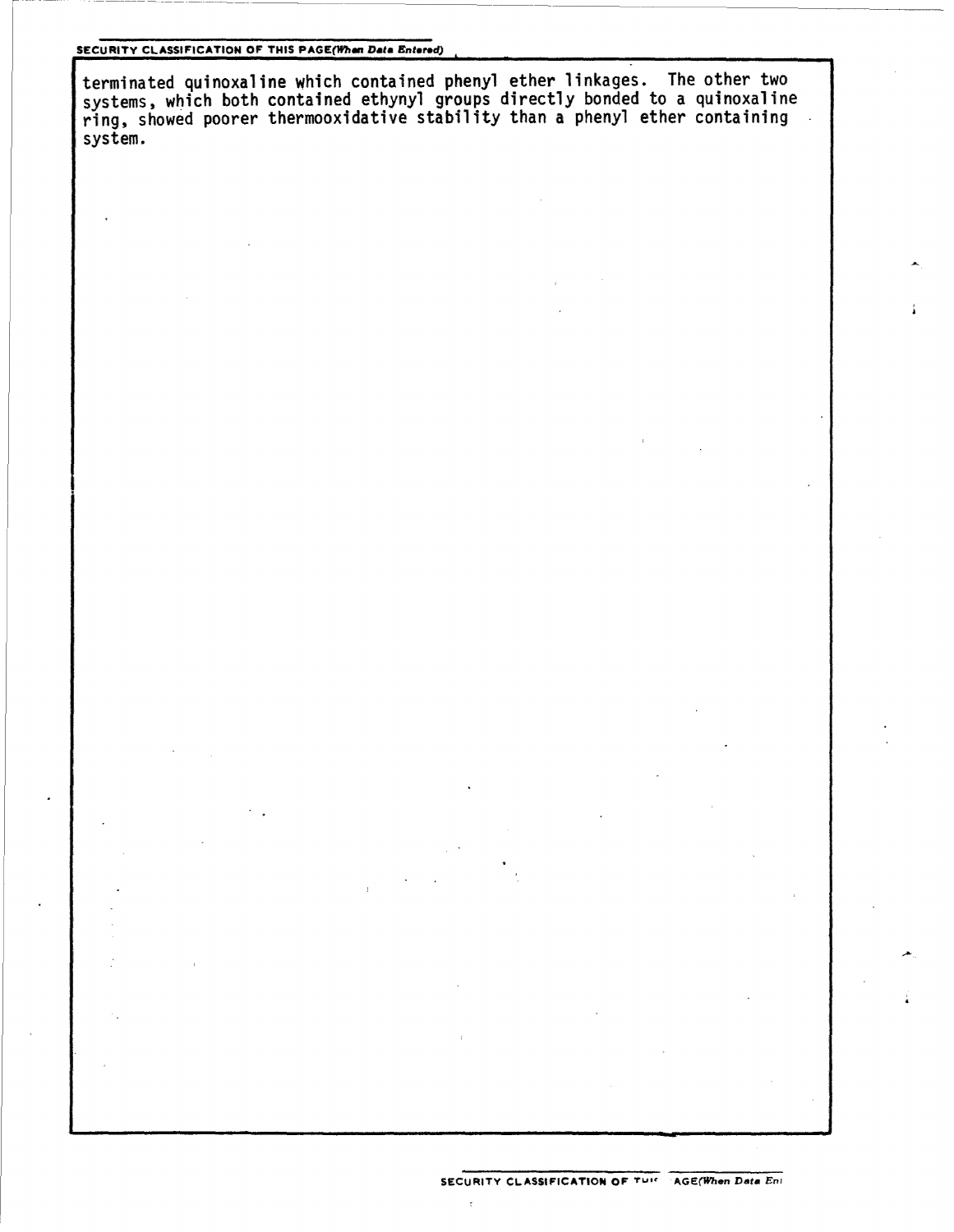#### FOREWORD

This in-house report was prepared by the Polymer Branch, Nonmetallic Materials Division. This work was initiated under Project No. 2419, "Nonmetallic and Composite Materials", Task No. 241904, Work Unit Directive 24190415, "Structural Resins". It was administered under the direction of the Materials Laboratory, Air Force Wright Aeronautical Laboratories, Wright-Patterson Air Force Base, Ohio, with Dr. F. E. Arnold as the AFWAL/ML Work Unit Scientist. This report describes work conducted from January 1979 to December 1980.

The work described in this report was conducted in the Polymer Branch Laboratory by Dr. F. L. Hedberg and Dr. F. E. Arnold of the Materials Laboratory. The manuscript was released by the authors in June 1980 for publication as a Technical Report.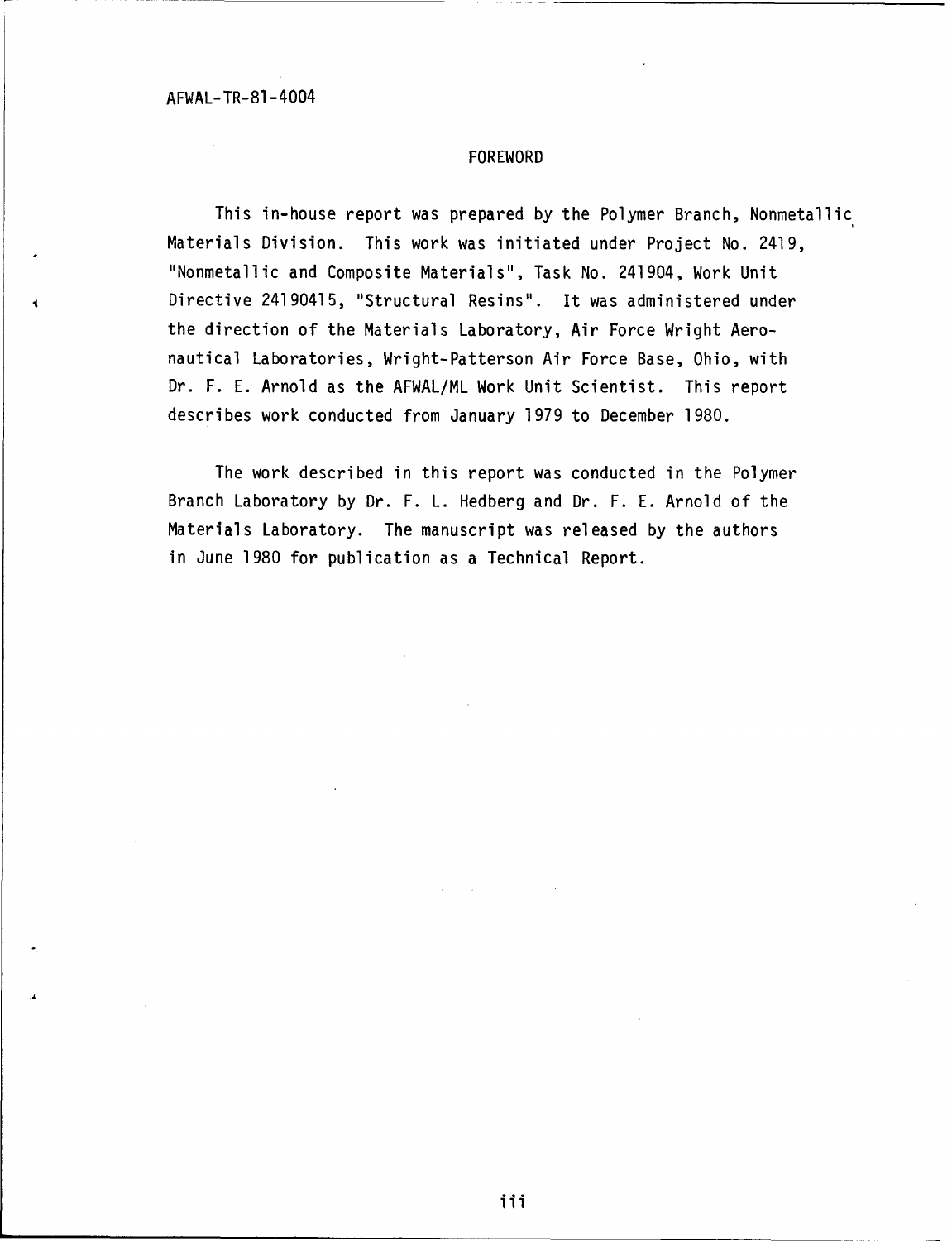# TABLE OF CONTENTS

# SECTION PAGE

J.

|    | INTRODUCTION               |                                   |  |
|----|----------------------------|-----------------------------------|--|
| Н  | EXPERIMENTAL               | <b>Contract Contract Contract</b> |  |
| ИI | RESULTS AND DISCUSSION     |                                   |  |
|    | <b>REFERENCES</b>          |                                   |  |
|    | KEY TO FIGURES 1, 2, and 3 |                                   |  |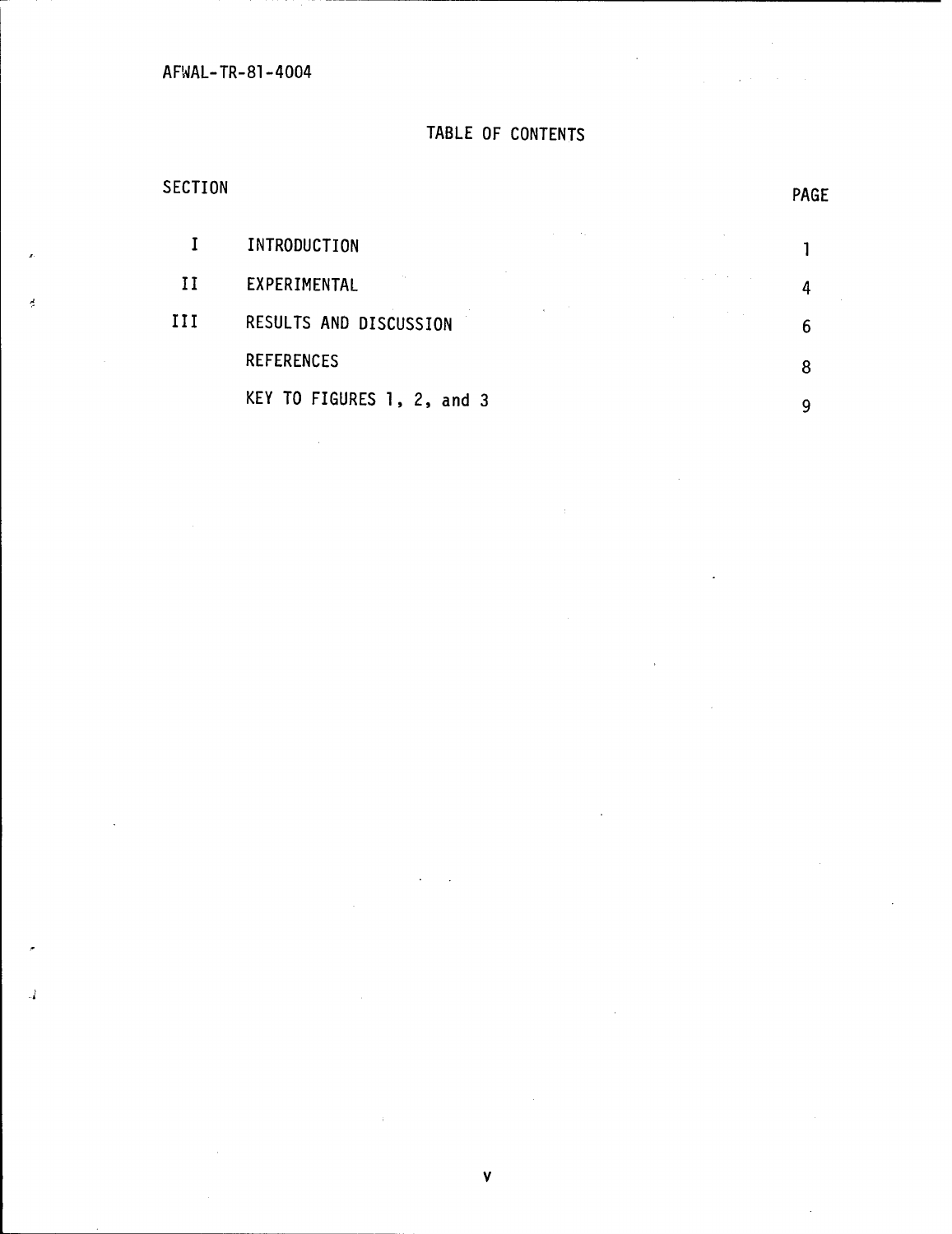# LIST OF ILLUSTRATIONS

| FIGURE |  |  |                                                 |  | <b>PAGE</b> |
|--------|--|--|-------------------------------------------------|--|-------------|
|        |  |  | Composite Plot from 315°C Isothermal Aging Runs |  | 10          |
|        |  |  | Composite Plot from 343°C Isothermal Aging Runs |  | 11          |
| 3      |  |  | Composite Plot from 371°C Isothermal Aging Runs |  |             |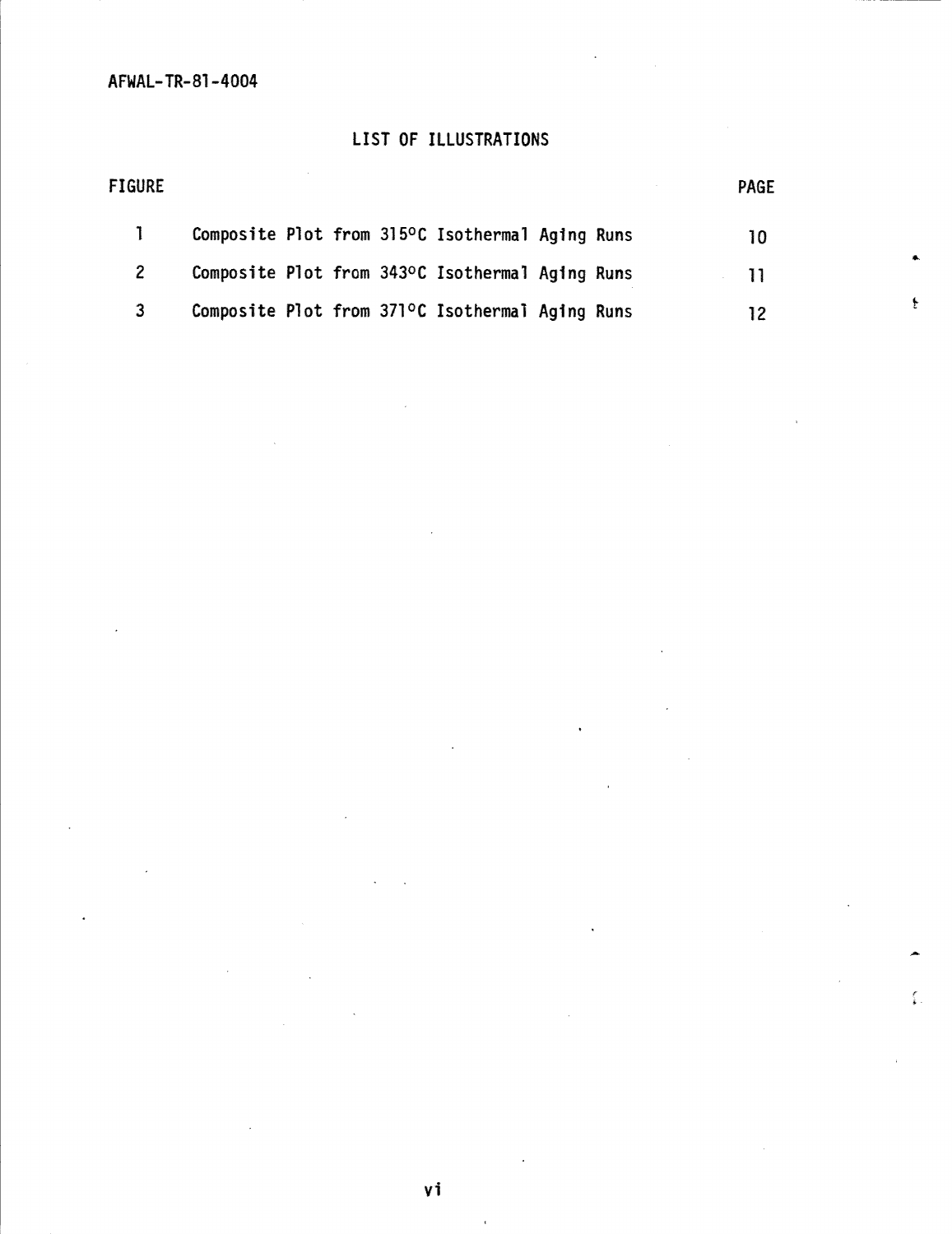### SECTION I

### INTRODUCTION

A variety of aromatic heterocyclic oligomers with terminal acetylene units has been reported in recent years (References 1 through 4). These systems have shown potential for thermoset curing to thermooxidatively stable composites and adhesives. The structure of the bonding obtained from the thermosetting reaction between acetylene groups has not yet been definitively ascertained, although this problem is being addressed (References 4, 5), and current evidence suggests a conjugated polyene. We were interested in determining the thermooxidative stability of this linkage, in order to learn the limiting use temperature of acetylene terminated thermosetting resins. Of particular interest was the possibility that appropriately designed resins might have 371°C utility. Most of the resin systems of this type prepared to date, such as the isomeric mixture of structures HID - IIIE - IIIF, (Reference **1)** have contained phenyl ether linkages, which have been found to be limited to  $315^{\circ}$ C by isothermal aging studies in air (Reference 6). Those polymer systems which showed very little weight loss after 160 hours of aging at  $371^{\circ}$ C, the polyphenylquinoxaline (PPQ) and polybenzimidazobenzophenanthroline (BBB) systems, exhibited greater than 80% weight loss after 160 hours at **3710C** when a phenyl ether unit was contained in their backbone (Reference 6).

Our goal in this work was to prepare and cure acetylene-terminated quinoxalines containing only phenyl groups and quinoxaline units, and to determine the thermooxidative stability of the cured acetylene sites of these systems by isothermal aging measurements in air at  $315^{\circ}$ C,  $343^{\circ}$ C and  $371^{\circ}$ C. The three specific systems which were prepared and examined were the isomeric mixture of 6-ethynyl-2-(3-ethynylphenyl)-3-phenylquinoxaline (IA) and 6-ethynyl-3-(-ethynylphenyl)-2-phenyl-quinoxaline (IB); the isomeric mixture of 2,2'-(l,3-phenylene) bis[6-ethynyl-3-phenylquinoxaline] (IIA), 2,2'-(l,3-phenylene)bis[7-ethynyl-3-phenylquinoxaline] (liB) and 2,2'- (l,3-phenylene)-6,7'-diethynyl-bis[3-phenylquinoxaline] (IC); and the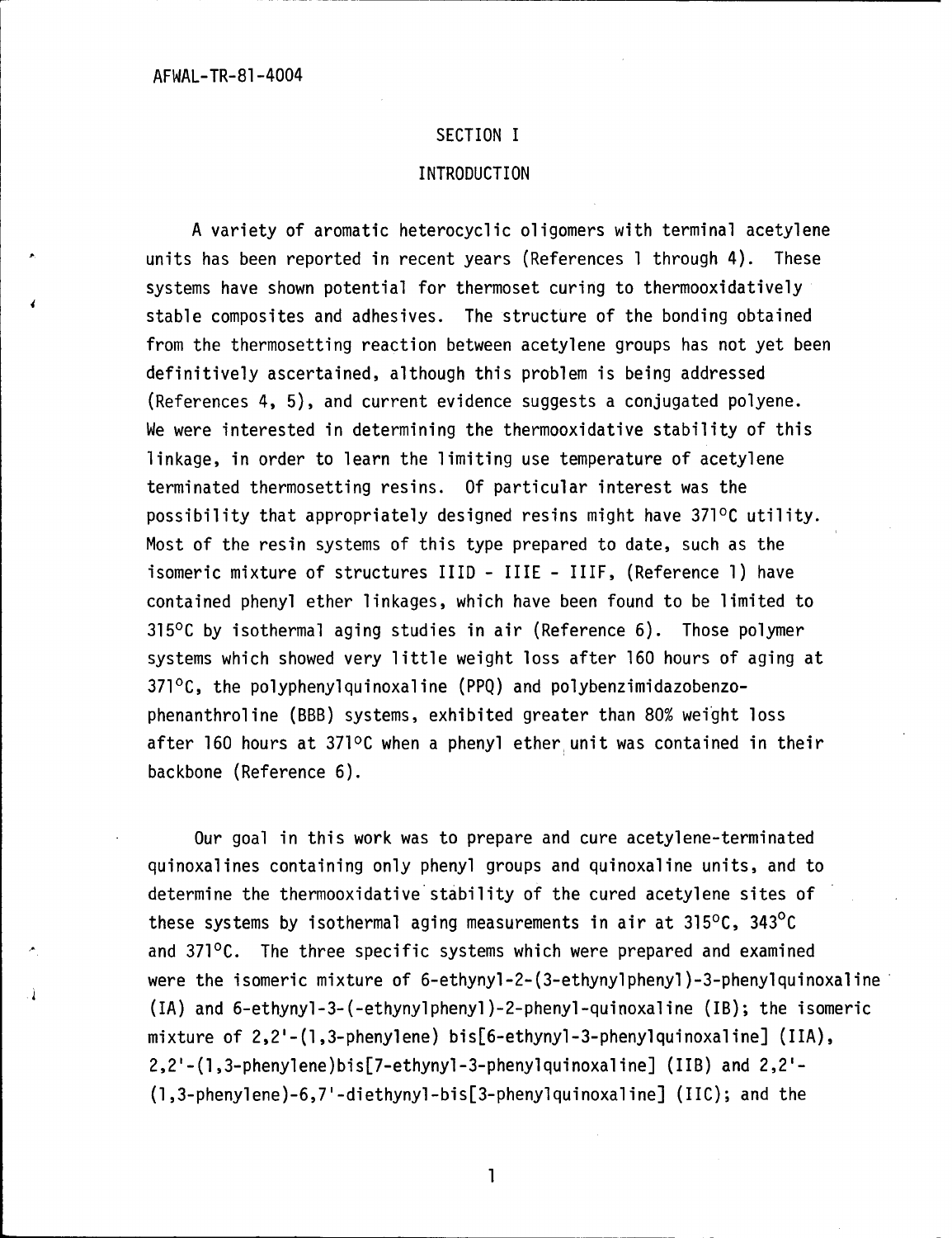isomeric mixture of 2,2'-bis(3-ethynylphenyl)-3,3'-diphenyl-6,6'-biquinoxaline (IIIA), 3,3'-bis(3-ethynylphenyl )-2,2'-diphenyl-6,6-biquinoxaline (TuIB), and 2,3'-bis(3-ethynylphenyl )-2' ,3-diphenyl-6,6'-biquinoxaline (1110). For the purpose of comparison with an oxygen-containing quinoxaline, the previously reported (Reference **1)** 2,2'-bis(4-[3-ethynylphenoxy] phenyl)-3,3'-diphenyl-6,6'-biquinoxaline (IIID), 3,3'-bis(4-[3-ethynylphenoxyjphenyl-2,2'-diphenyl-6,6'-biquinoxaline (IJIE), and 2,3'-bis(4- [3-ethynylphenoxy]phenyl-2',3-diphenyl-6,6'-biquinoxaline (IIIF) isomer mixture was also run at **31500** and 34300.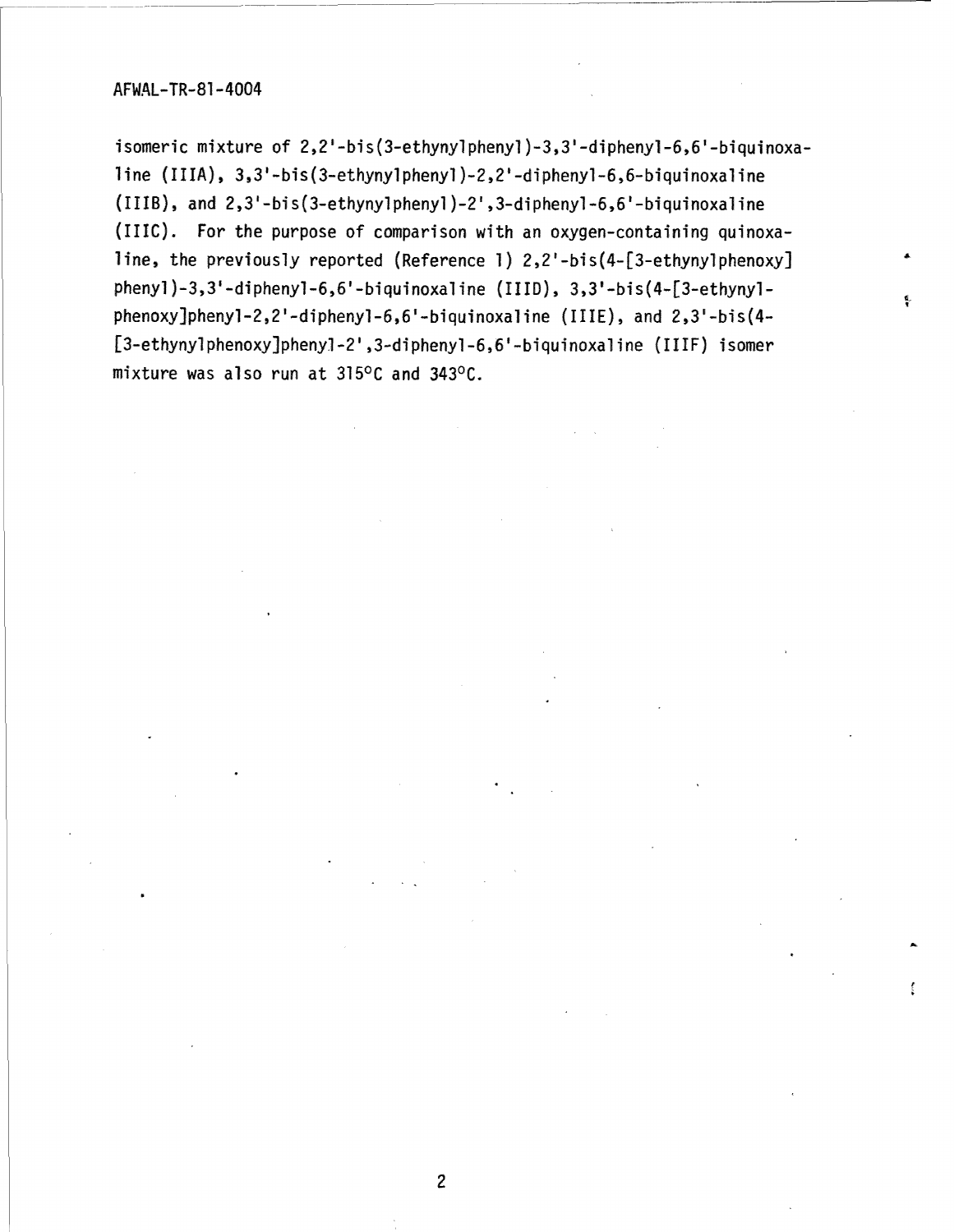

공  $R = R'' = 0 \rightarrow C = CH$ ,  $R' = R'' = H$ IIIC.  $R = R'' = C \equiv CH$ ,  $R' = R'' = H$ <br>
IIID.  $R = R'' = 0$  (g)  $C \equiv CH$ ,  $R' = R'' = H$ <br>
IIIE.  $R = R'' = H$ ,  $R' = R'' = 0$  (g)  $C \equiv ($ IIIA,  $R = R'' = C = CH$ ,  $R' = R'' = H$ IIIB,  $R = R'' = H$ ,  $R' = R'' = C = CH$  $III.$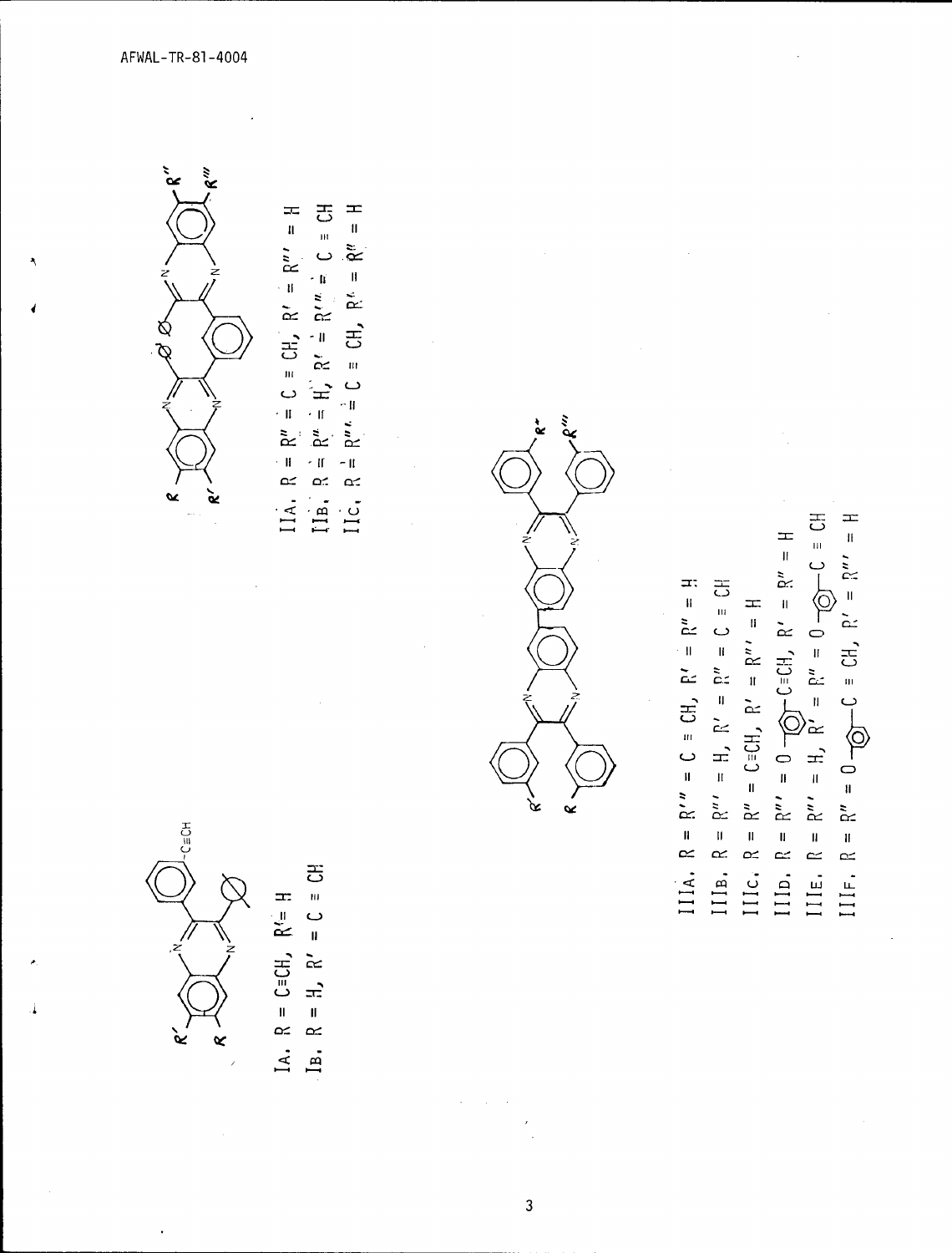# SECTION II

# EXPERIMENTAL

In the preparative procedures, care was taken to avoid any purification steps involving precipitation or crystallization. Although precipitation has been routinely utilized for purification of larger oligomers of acetylene terminated quinoxalines, we have found that in the case of IA-IB, there is a marked difference in solubility behavior of the two isomers (Reference **7).**

The general synthetic procedure utilized for each isomeric mixture IA-IB, IIA-IIB-IIC and IIIA-IIIB-IIIC derived from a one-hour acetic-acidcatalyzed, reflux in tetrahydrofuran of stoichiometric amounts, respectively, of 4-iodo-o-phenylenediamine (Reference 8) and 3-bromobenzil (Reference 6); 4-iodo-o-phenylenediamine (Reference 8) and 1,3-bis (phenylglyoxaloyl)benzene (Reference 9); and 3-bromobenzil (Reference 6) and 3,3'-diaminobenzidine. The crude isomeric mixtures of halogenated quinoxalines obtained after removal of solvent were converted in two steps, following the procedure developed by Sabourin (Reference 10), to the acetylene-terminated quinoxalines which were purified by chromatography on silica gel. Overall yields, Tg values, onset and maximum of cure exotherm( $T_{onset}$  and  $T_{max}$ ) determined by DSC at 10°C/min under nitrogen, elemental analyses,  $H'$  NMR and  $C^{13}$  NMR are as follows:

 $\underline{IA-IB}$ , 55%; Tg = 20<sup>o</sup>C (after cycling through an initial T<sub>m</sub> at 129<sup>o</sup>C);  $T_{onset}$  = 120°C;  $T_{max}$  = 231°C; anal. calcd, for  $C_{24}H_{14}N_2$ : C, 87.27; H, 4.24; N. 8.48. found: C,87.43, 87.27; H, 3.84, 3.98; N, 8.41, 8.50; H<sup>1</sup> NMR spectrum (in CDC1<sub>3</sub>,  $\delta$  in ppm from TMS): 3.05 (singlet), 3.28 (singlet), 7.1-7.6 (multiplet), 7.7-7.9 (multiplet), 8.0-8.2 (doublet), 8.3 (singlet);  $C^{13}$  NMR Spectrum (in CDC1<sub>3</sub>,  $\delta$  in ppm from TMS): 153.844, 153.546, 152.897, 152.603, 140.946, 140.798, 140.698, 140.500, 138.863, 138.180, 133.250, 132.944, 132.811, 132.414, 130.083, 129.636, 129.136, 129.041, 128.248, 127.950, 123.882, 122.390, 77.663, 79.196, 82,943, 82.710.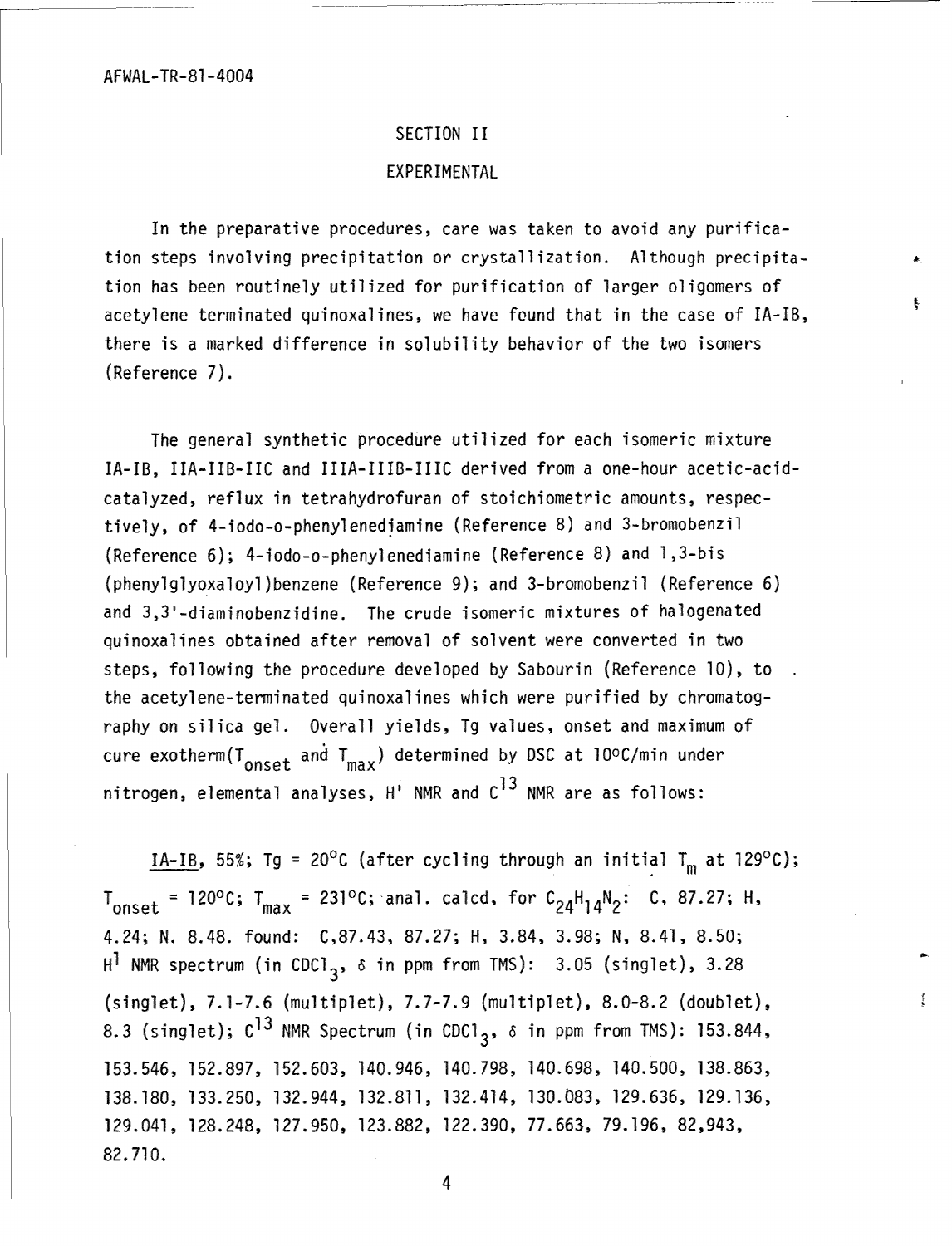$IIA-IIB-IIC$ , 54%, Tg = 96°C; T<sub>onset</sub> = 120°C; T<sub>max</sub> = 120°C; anal. calcd. for  $C_{38}H_{22}N_4$ : C, 85.39; H, 4.12; N, 10.49; found: C, 85.43, 85.64: H, 410, 3.95; N, 10.57; H<sup>1</sup> NMR Spectrum (in CDC1<sub>3</sub>,  $\delta$  in ppm from TMS): 3.3 (singlet), 7.1-7.6 (multiplet), 7.8 (multiplet), 7.9 (multiplet), 8.1 (multiplet), 8.3 (multiplet); C<sup>I3</sup> NMR Spectrum (in CDCl<sub>3</sub>,  $\delta$  in ppm from TMS) 153.915, 153.588, 153.266, 152.976, 141.137, 140.847, 139.256, 138.958, 133.174, 132.684, 131.666, 130.281, 129.930, 129.285, 128.926, 128.148, 127.690, 123.978, 123.878, 83.046, 79.552.

IIIA-IIIB-IIIC, 57%; Tg = 111<sup>o</sup>C (after cycling through an initial  $T_m$  at 219°C);  $T_{onset}$  = 200°C;  $T_{max}$  = 250°C; anal. calcd. for  $C_{44}H_{26}N_4$ : C, 86.56; H, 4.26; N, 9.18; found: C, 86.39, 86.59; H. 4.12, 4.17; N, 9.09, 9.19;  $H^1$  NMR Spectrum (in CDC1<sub>3</sub>,  $\delta$  in ppm from TMS): 3.1 (singlet), 7.2-7.6 (multiplet), 7.8 (multiplet), 8.3 (singlet), 8.6 (singlet);  $C^{13}$  NMR spectrum (in CDCl<sub>3</sub>,  $\delta$  in ppm from TMS): 153.7, 153.3, 152.76, 152.35, 141.3, 141.1, 141.0, 140.8, 140.6, 139.0, 138.3, 133.2, 132.3, 130.6, 130.1, 129.6, 128.9, 128.2, 127.9, 127.2, 122.3, 82.98, 77.63.

A sample of IIID-IIIE-IIID was prepared as previously reported (Reference **1).**

For isothermal aging studies, the samples were cured for six hours at 280 $\degree$ C under nitrogen, in preparation for the 315 $\degree$ C runs, and cured for an additional two hours at either  $343^{\circ}$ C for the  $343^{\circ}$ C run or at  $371^{\circ}$ C in preparation for the  $371^{\circ}$ C runs. None of the cured samples showed any Tg upon DSC analysis. Isothermal weight loss measurements were carried out under an air flow rate of 40cc/min with a SRL 633-1 instrument.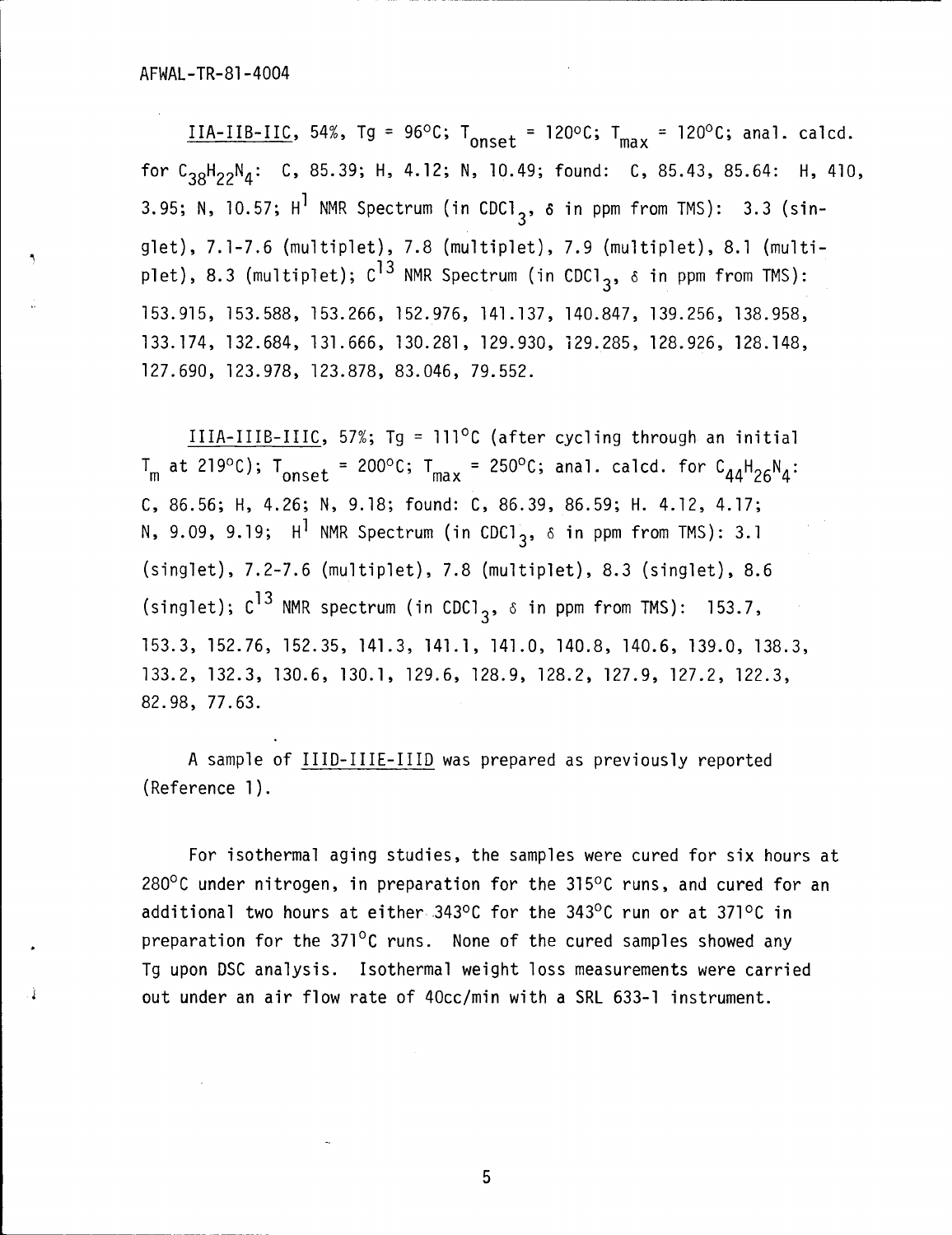# SECTION III

# RESULTS AND DISCUSSION

The synthesis of the three new acetylene terminated quinoxalines IA-IB, IIA-IIB-IIC and IIIA-IIIB-IIIC was straightforward. The Tg value obtained for IA-IB, however, was surprisingly low for such a rigid, symmetrical system. A thorough thermoanalytical examination of this system and its two individual isomers has been carried out and reported elsewhere (Reference 7).

For the isothermal aging run at  $371^{\circ}$ C, the composite results are shown in Figure **1.** An interesting criterion of comparison of the samples is the time required to reach 90% weight loss. This choice was made because the rate of weight loss in all three samples diminished substantially shortly after this point, possibly due to formation of a semistable graphitic char. When the reciprocal of this time is correlated with the percentage of terminal acetylene component in the respective quinoxaline structures, the following results are obtained:

> IA-B:-2 **-1**  $IA-IB: 3.3x10^{-2}hrs^{-1}$ , 15.2%  $IIA-IIB-IIC:$   $2.0x10^{-2}hrs^{-1}$ ,  $9.4%$ IIIA-IIIB-IIIC: 1.2x10<sup>-2</sup>hrs<sup>-1</sup>, 8.2%

From these results, it would appear the rate of weight loss is directly related to the percentage of acetylene component.

For the isothermal aging runs at  $343^{\circ}$ C and  $315^{\circ}$ C, the composite results are shown in Figures 2 and 3. In both cases, a sample of IIID-IIIE-IIIF was included to determine the effect of a phenyl ether moiety. It is apparent that the thermooxidative stabilities of IIID-IIIE-IIIF and IIIA-IIIB-IIIC are very similar to one another at both of these temperatures. It is also apparent, however, that the thermooxidative stability of IA-IB is significantly poorer at both temperatures, and

f.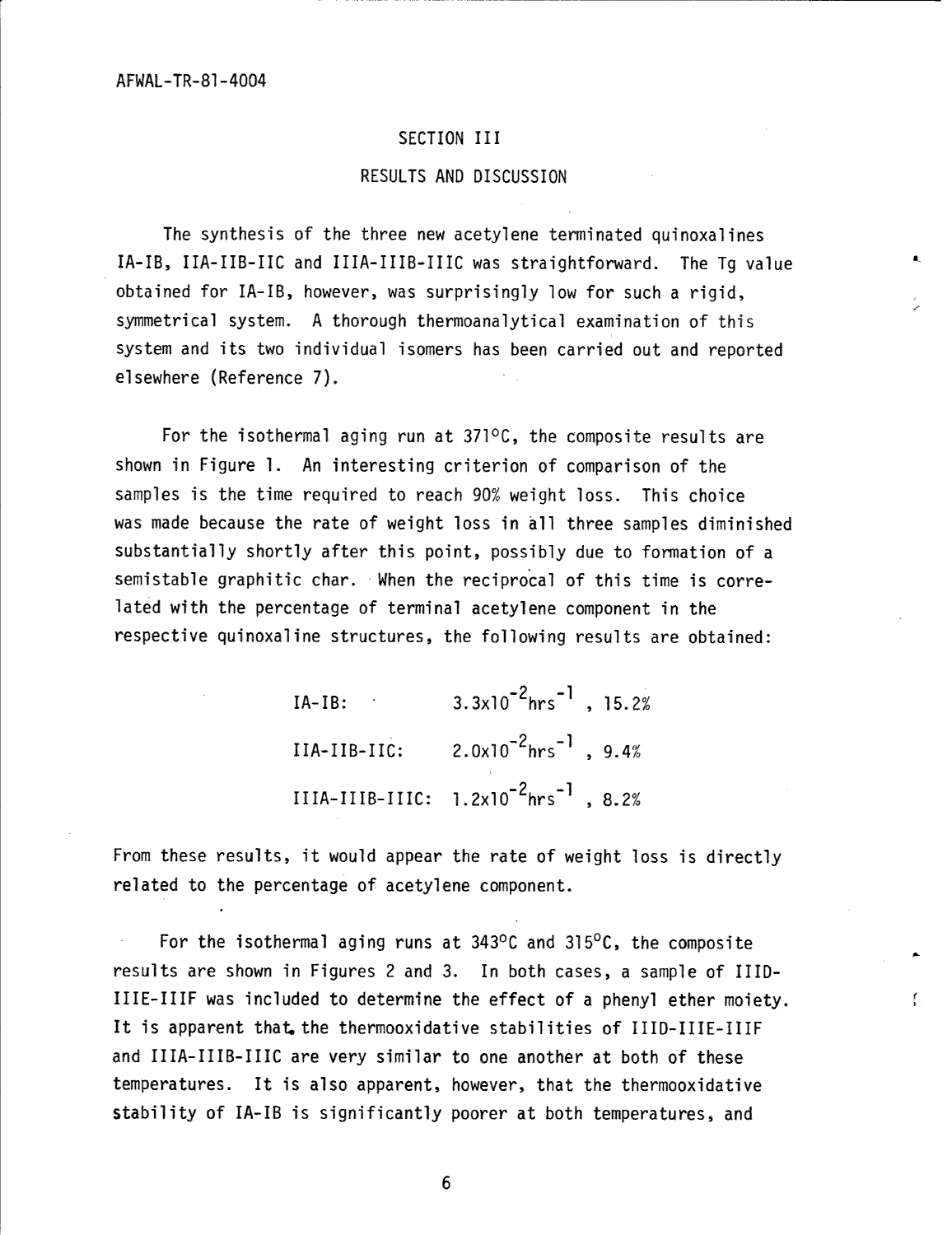that the poorest thermooxidative stability at both temperatures is shown by IIA-IIB-IIC.

On the basis of the above results, it can be concluded that the cured acetylene site obtained from phenylethynyl groups is of approximately the same order of thermooxidative stability as a phenyl ether site, and is suitable for short-term usage at **600'F.** The stability of an acetylene cure site, however, is dependent upon the nature of the substituent to which the acetylene group is bonded. In the case of IA-IB-IC, one of the acetylene groups is bonded directly to a quinoxaline ring system, and in the case of IIA-IIB-IIC, both acetylene groups are bonded directly to a quinoxaline ring. For these compounds, the acetylene cure site exhibits less stability than a phenyl ether site. Two possibilities can be considered to explain the direct correlation of decreasing thermooxidative stability with increasing ethynylquinoxaline content: either the cure site itself is destabilized toward oxidative attack by electronic interaction with the quinoxaline ring, or the mechanism of cure is different than that obtained from a phenylethynyl group. The greater stability of IIA-IIB-IIC versus IA-IB at  $371^{\circ}$ C can be explained in either case by a change in relative rates of degradation for the cure site at that temperature.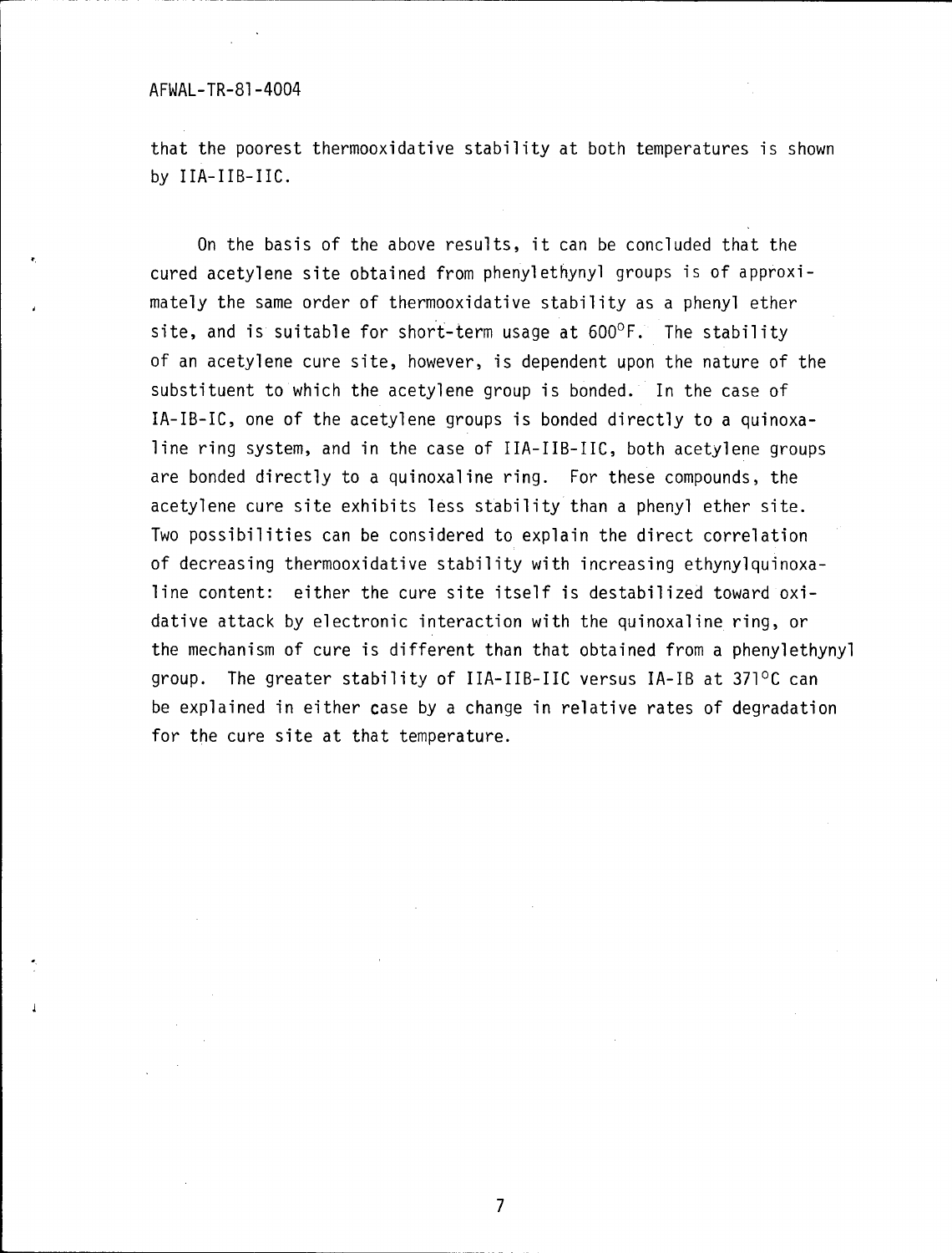# REFERENCES

- **1.** F. L. Hedberg and F. E. Arnold, J. Applied Polym. Sci., 24 (3), 763 (1979).
- 2. **G.** A. Loughran and F. E. Arnold, ACS Polymer Prepr., 21 (1), 199 (1980).

4

ţ.

- 3. P. M. Hergenrother, ACS Polymer Prepr., 21 (1), 81 (1980), and references therein.
- 4. P. M. Hergenrother, **G.** F. Sykes, and P. R. Young, ACS Petroleum Chem, Prepr., <u>24</u> (1), 243 (1979), and references therein
- 5. J. M. Pickard, E. **G.** Jones, and I. **J.** Goldfarb, Macromolecules, Vol. 12, 5, 895 (1979).
- 6. **G.** F. L. Ehlers, AFML-TR-78-63, (June 1978).
- 7. F. L. Hedberg, **D.** L. Bush, **J.** J. Kane, and M. R. Unroe, **ACS** Polymer Prepr., 21 (2), (1980), p 170.
- 8. B. N. Feitelson et. al., J. Chem. Soc., 2389 (1952).
- 9. A sample of this material was provided by Dr. C. S. Marvel of the University of Arizona, to whom we acknowledge our gratitude.
- **10.** E. **J.** Sabourin, ACS Petroleum Chem. Prep., 24 (1), 233 (1979).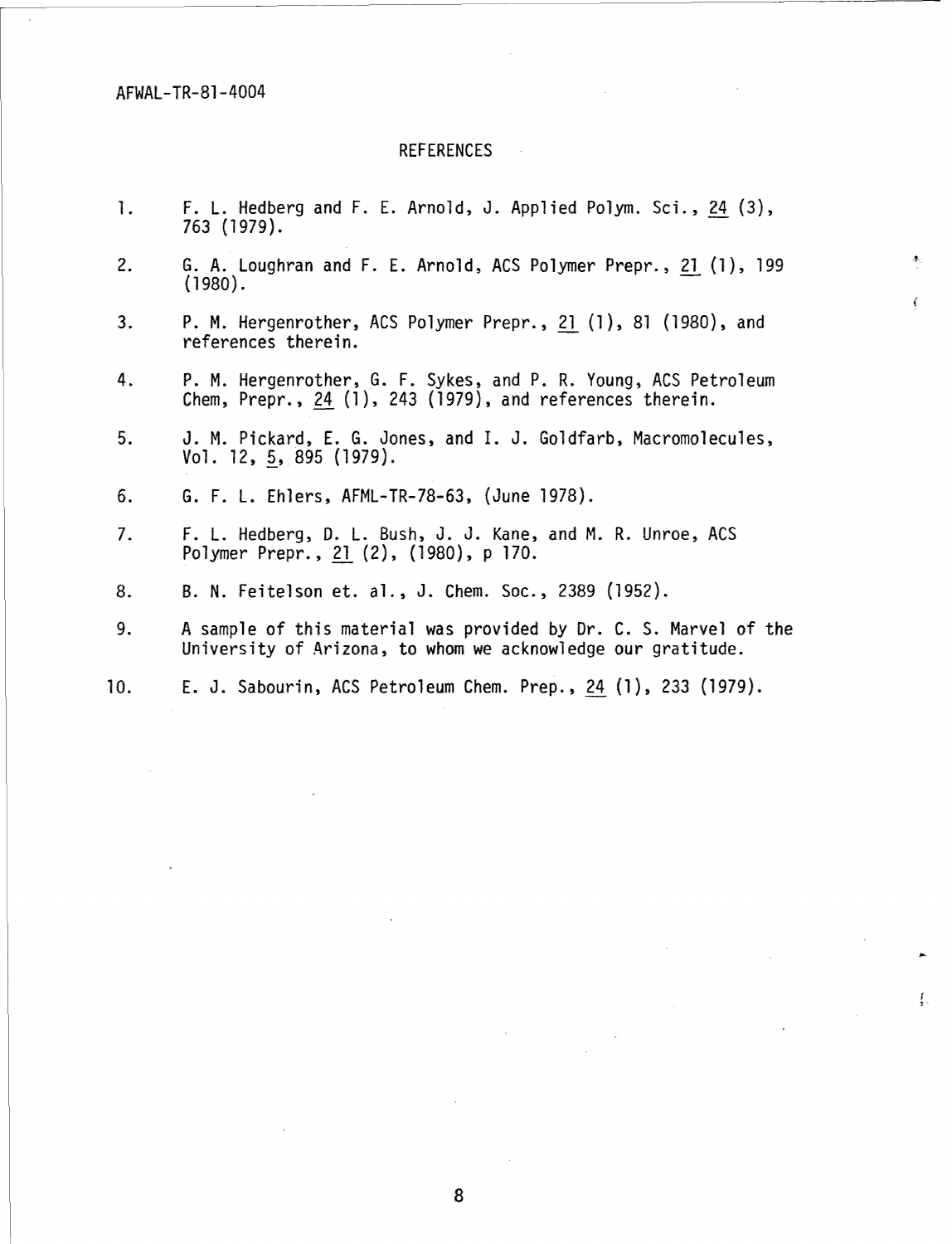# KEY TO FIGURES 1, 2 AND 3

 $\mathcal{L}^{\mathcal{L}}$  and  $\mathcal{L}^{\mathcal{L}}$  are the set of the set of the set of the set of  $\mathcal{L}^{\mathcal{L}}$ 





 $\mathcal{L}_{\text{max}}$  and  $\mathcal{L}_{\text{max}}$ 

 $\sim 10^{-10}$ 



 $\hat{\mathbf{r}}$  $\sim 100$ 



 $\beta$  ,  $\gamma$ 

 $\overline{9}$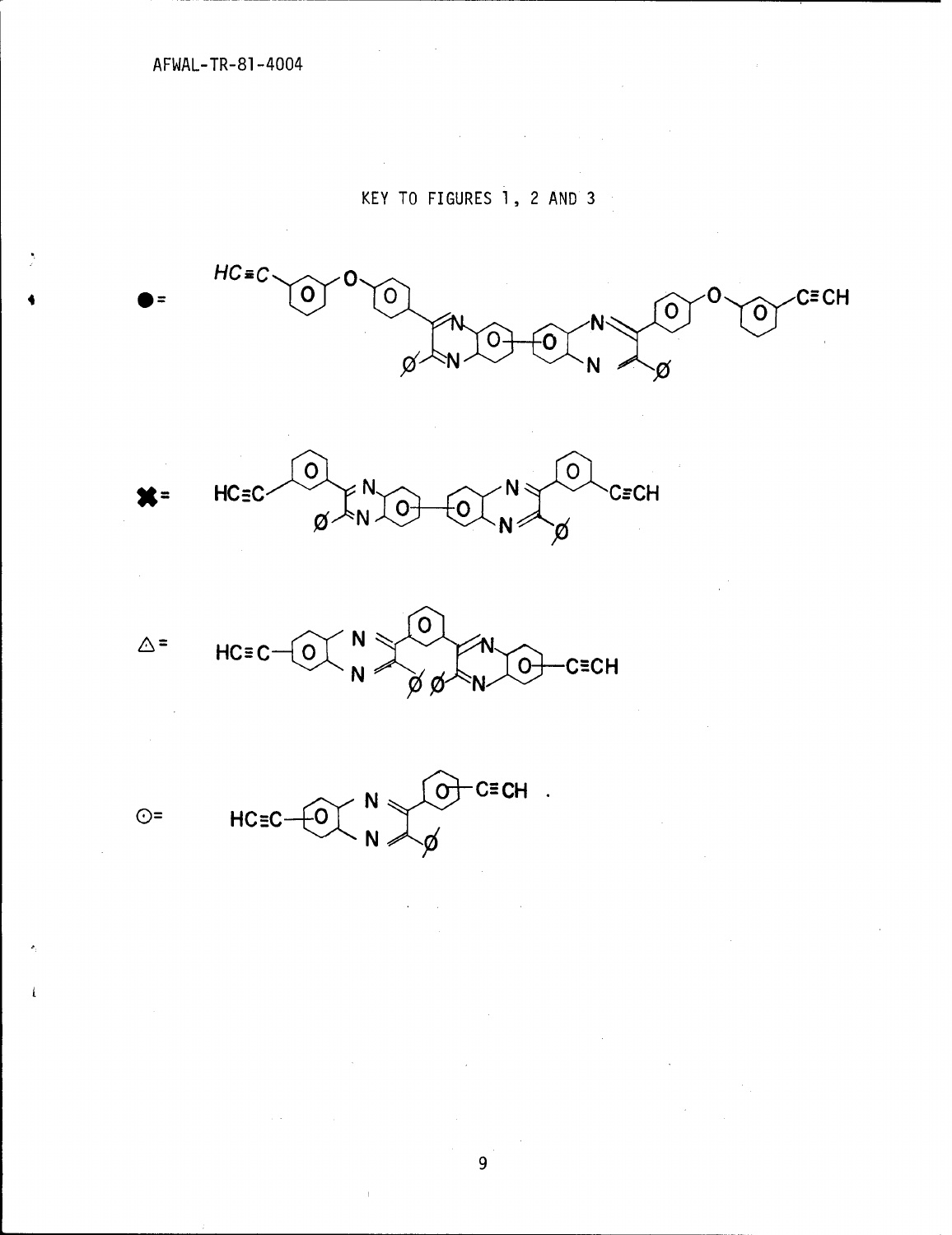



ŗ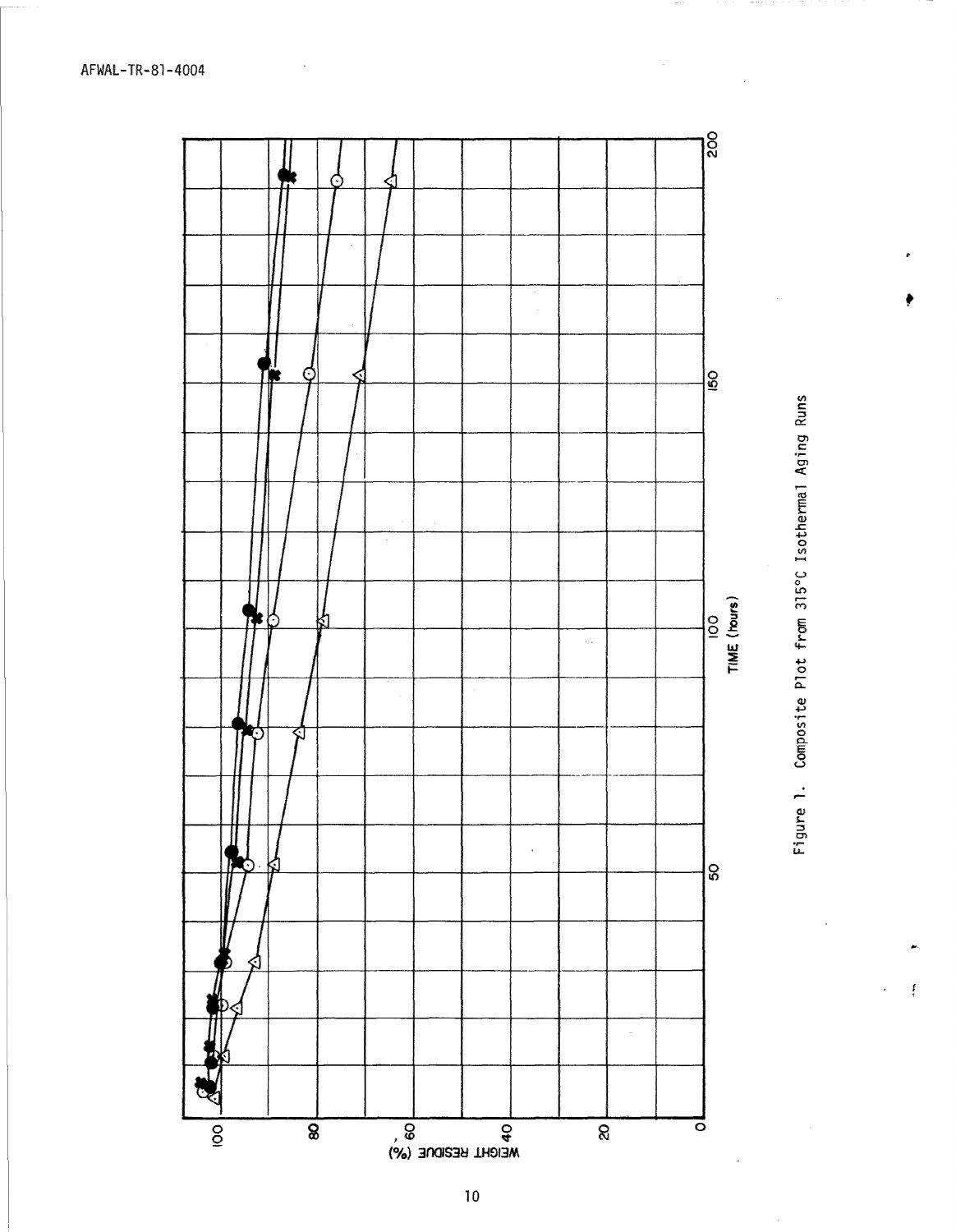$\frac{1}{4}$ 



Figure 2. Composite Plot from 343°C Isothermal Aging Runs